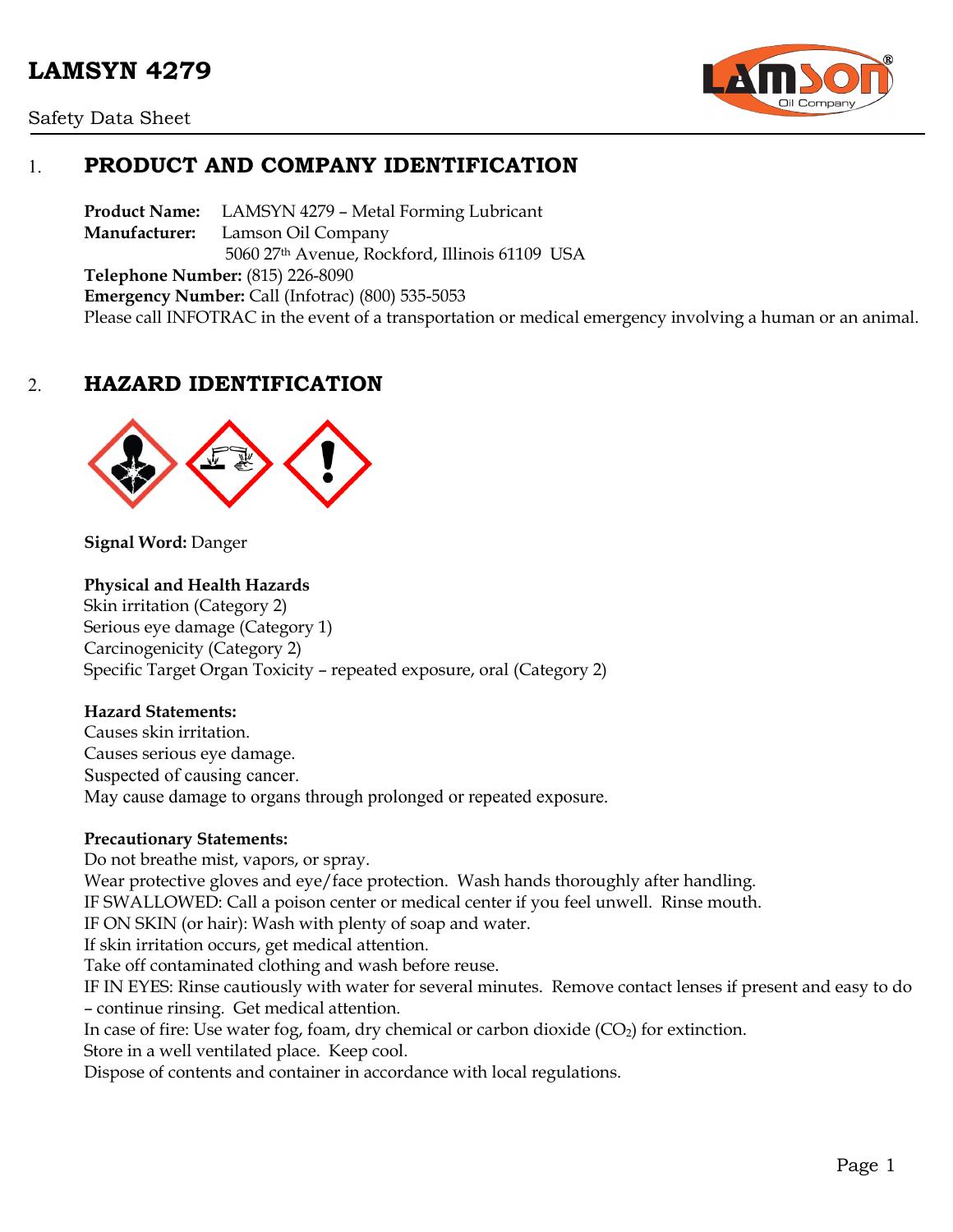Safety Data Sheet



| 3. | <b>COMPONENTS</b>             |             |             |                                                                |
|----|-------------------------------|-------------|-------------|----------------------------------------------------------------|
|    | <b>Significant Ingredient</b> | CAS#        | Weight $\%$ | <b>GHS Classification</b>                                      |
|    | Long Chained Ester            | 131252-82-9 | $> 20\%$    | Eye Dam 1                                                      |
|    | Linoleamide DEA               | 56863-02-6  | $~10\%$     | Skin Irr 2, Eye Dam 1                                          |
|    | Propylene Glycol Methyl Ether | 25498-49-1  | $< 5\%$     | Sp Org Tox 3                                                   |
|    | Cocamide DEA                  | 6803-42-3   | $< 5\%$     | Ac Tox Oral 4                                                  |
|    | Diethanolamine                | 111-42-2    | $< 2\%$     | Ac Tox Oral 4, Skin Irr 2, Eye Dam 1,<br>Carc 2, Sp Org Tox 2, |
|    |                               |             |             | Aq Tox 3, Ch Aq Tox 3                                          |
|    | Triazole salt                 | 64665-57-2  | $<$ 2%      | Ac Tox Oral 4, Skin Irr 1, Eye Dam 1,<br>Aq Tox 2, Ch Aq Tox 2 |
|    | Water                         | 7732-18-5   | $> 20\%$    | None                                                           |

## 4. **FIRST AID MEASURES**

**IF IN EYES**: Rinse cautiously with water for several minutes. Remove contact lenses, if present and easy to do. Continue rinsing. Get medical attention.

**IF ON SKIN** (or hair): Remove immediately all contaminated clothing. Rinse skin with water. If skin irritation occurs, get medical attention.

**IF SWALLOWED**: Call a poison center or medical center if you feel unwell. Rinse mouth. **IF INHALED:** Remove to fresh air; apply artificial respiration if necessary. Get medical attention.

# 5. **FIRE-FIGHTING MEASURES**

#### **General Hazard**

Under fire conditions substances can be released that require the need for self-contained breathing apparatus and chemical-protective clothing.

#### **Fire-Fighting**

Keep fire exposed containers cool with water spray. Separate unburning product from fire. Use carbon dioxide, foam, or dry chemical extinguishing media to put out fires.

**Unusual Decomposition Products Under Fire Conditions**

None

# 6. **ACCIDENTAL RELEASE MEASURES**

## **Personal Precautions**

Remove greatly contaminated clothing, including shoes and wash thoroughly after contact. Launder contaminated clothing before reuse.

## **Environmental Precautions**

Stop leak if without risk. Dike large spills to prevent ingress into sewers. Clean spills with absorbent and store in marked containers for disposal. Rinse area with water to remove slip/fall hazard.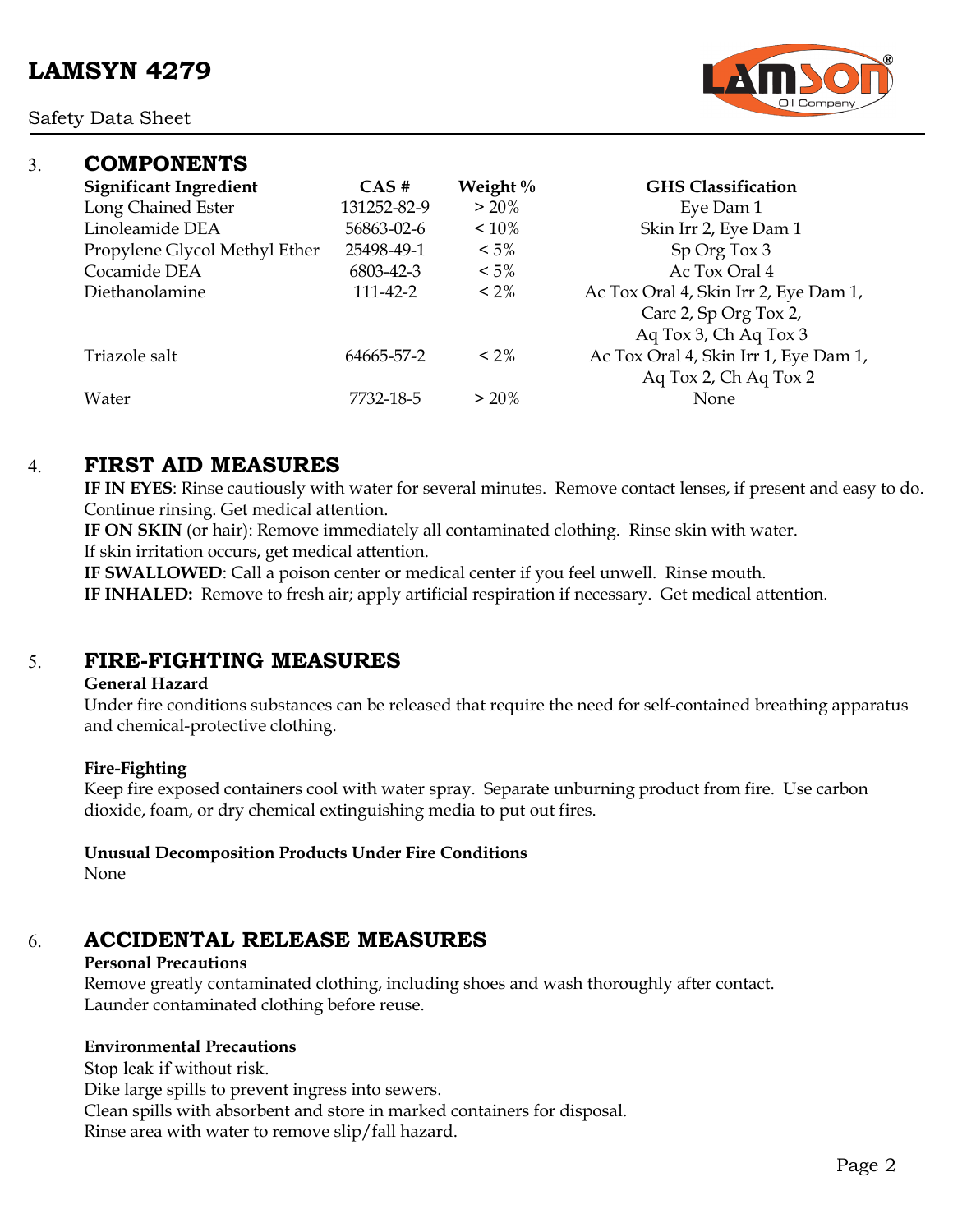# **LAMSYN 4279**

Safety Data Sheet



Dispose of contents and container in accordance with local regulations.

# 7. **HANDLING AND STORAGE**

#### **Safe Handling and Storage**

Keep containers inside and out of direct sunlight. Avoid extreme temperatures. Product increases in viscosity as temperature decreases. Thaw and mix well before using. Do not reuse containers.

#### **Incompatible Products**

Avoid strong oxidizing and reducing agents.

# 8. **EXPOSURE CONTROL AND PERSONAL PROTECTION**

#### **Ventilation**

Local exhaust is usually sufficient. General exhaust is preferred.

#### **Personal Protection**

Use approved respirator when airborne exposure limits are exceeded. Use chemical resistant gloves to avoid prolonged contact. Wear goggles or safety glasses with splashguards.

#### **Work Place Exposure Guide Lines**

Diethanolamine has a TLV of 1 ppm (ACGIH).

## 9. **PHYSICAL AND CHEMICAL PROPERTIES**

| <b>Boiling Point:</b>                          | $>$ 200 °F                                |  |  |
|------------------------------------------------|-------------------------------------------|--|--|
| Specific Gravity (water =1):                   | 1.06                                      |  |  |
| Vapor pressure (mm Hg):                        | $\leq$ 1                                  |  |  |
| <b>Melting Point:</b>                          | Not Applicable                            |  |  |
| Vapor Density (Air =1):                        | > 5                                       |  |  |
| Evaporation Rate (butyl Acetate=1):            | < 0.1                                     |  |  |
| Solubility in water:                           | Complete                                  |  |  |
| Reactivity in water:                           | NIL.                                      |  |  |
| <b>Appearance and Odor:</b>                    | Clear, amber liquid; mild odor            |  |  |
| Flash point:                                   | $>200$ °F                                 |  |  |
| Flammable Limits (volume percent in air):      | LEL: Not Established UEL: Not Established |  |  |
| <b>Autoignition Temperature:</b> approximately | Not Established                           |  |  |

# 10. **STABILITY AND REACTIVITY**

**Stability:** [ ] Unstable [ X ] Stable **Conditions to avoid:** None **Incompatibility (Materials to avoid):** Strong oxidizing and reducing agents. **Hazardous Decomposition Products:** Thermal decomposition may produce oxides of carbon and nitrogen. **Hazardous Polymerization:** [ ] May Occur [ X ] Will Not Occur